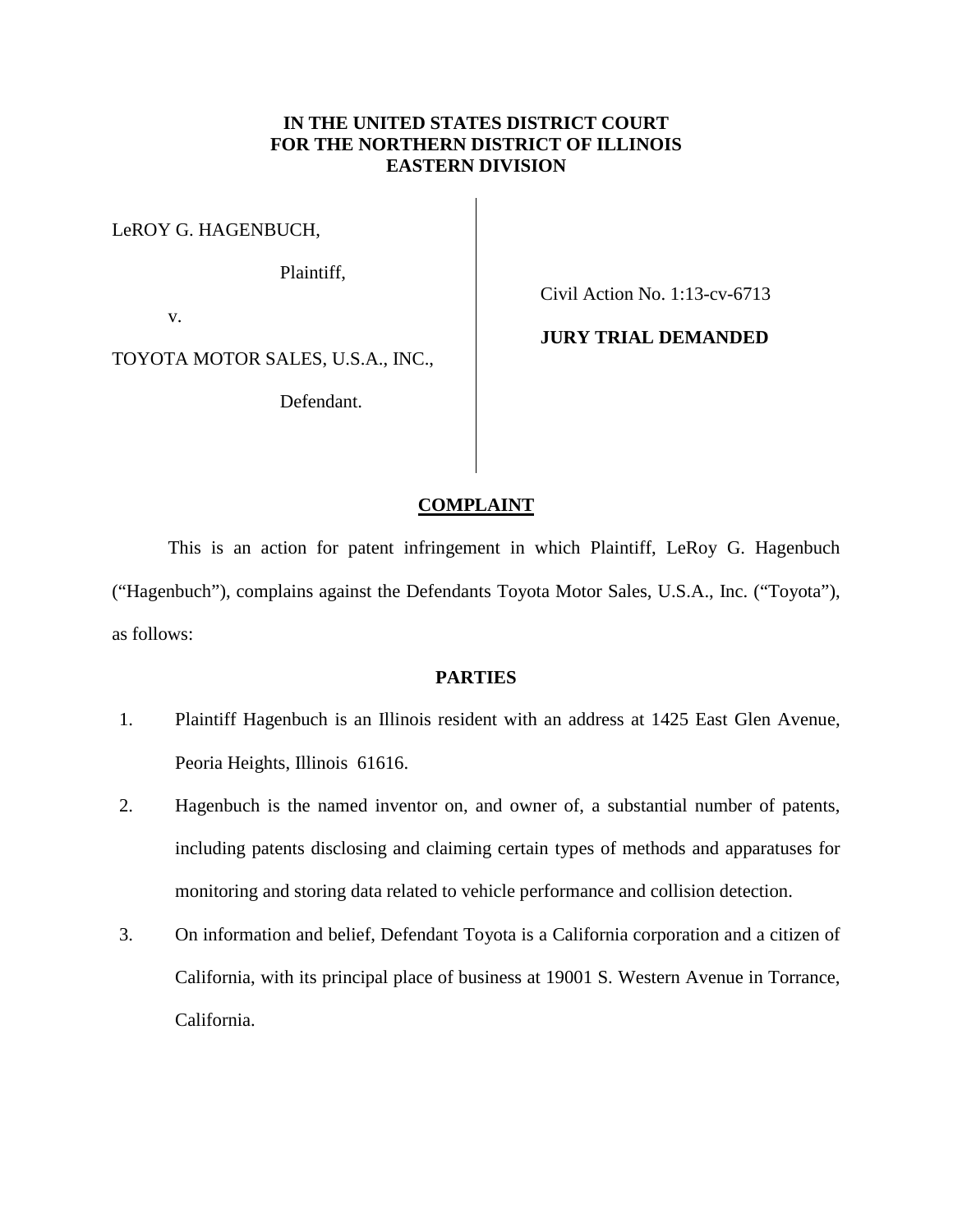- 4. On information and belief, Toyota is engaged in the business, *inter alia*, of serving as Toyota Motor Corporation's United States sales and marketing arm, overseeing sales, including the sales of Toyota and Scion vehicles and other operations.
- 5. On information and belief, Toyota has a registered agent for service of process located at 208 South LaSalle Street, Suite 814, Chicago, Illinois 60604, and a place of business located at 2350 Sequoia Drive, Aurora, Illinois 60506.
- 6. On information and belief, Toyota operates a regional office and parts distribution center in Aurora, Illinois to coordinate vehicle sales, parts and service for Toyota, Scion and Lexus dealers.

#### **JURISDICTION AND VENUE**

- 7. This action arises under the patent laws of the United States, Title 35 of the United States Code.
- 8. This Court has subject matter jurisdiction over this action pursuant to 28 U.S.C. §§ 1331 and 1338(a).
- 9. On information and belief, Defendant is subject to this Court's general and specific personal jurisdiction, pursuant to due process and the Illinois Long Arm Statute, respectively.
- 10. On information and belief, Defendant is subject to the Court's general personal jurisdiction because, *inter alia*, it has purposefully availed itself of the benefits and protections of Illinois law by regularly doing or soliciting business, engaging in other persistent courses of conduct, and/or deriving substantial revenue from goods and services provided to persons or entities in Illinois and in this Judicial District, and all of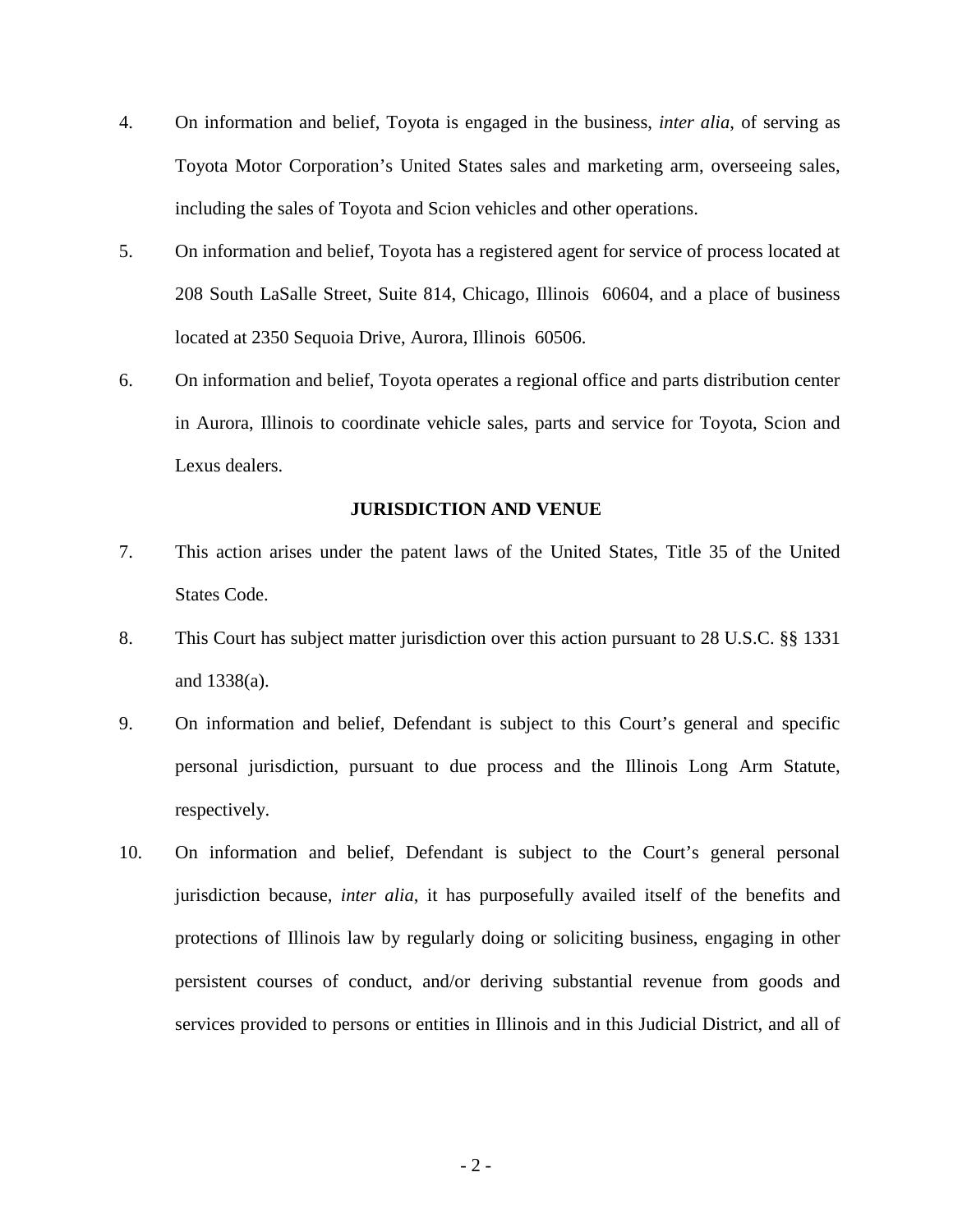Defendant's contacts with the State of Illinois are systematic, continuous and substantial.

- 11. On information and belief, Defendant is subject to the Court's specific personal jurisdiction because Defendant has committed tortious acts, including committing acts of patent infringement in violation of 35 U.S.C. § 271 that it knew or should have known would cause injury to Hagenbuch in the State of Illinois.
- 12. Venue is proper in this District under at least 28 U.S.C. §§ 1391 and 1400(b) because Defendant is subject to personal jurisdiction in this District, and because Defendant has committed one or more acts of patent infringement at issue in this case within this Judicial District.

#### **COUNT I**

#### **INFRINGEMENT OF U.S. PATENT NO. 8,014,917 B2**

- 13. Plaintiff re-alleges paragraphs 1-12 as if fully incorporated herein.
- 14. Hagenbuch is the inventor and owner of United States Patent No. 8,014,917 B2 ("the '917 Patent") entitled "Apparatus for Tracking and Recording Vital Signs and Task-Related Information of a Vehicle to Identify Operating Patterns." The '917 Patent was duly and legally issued by the United States Patent & Trademark Office on September 6, 2011. A true and correct copy is attached hereto at Exhibit 1.
- 15. On information and belief, Defendant has been infringing the '917 Patent in the State of Illinois, in this Judicial District, and elsewhere in the United States.
- 16. Defendant's infringements include, without limitation, making, using, distributing, importing, leasing, selling and/or offering to sell vehicles equipped with an event data recorder ("EDR") and automatic collision notification ("ACN") system.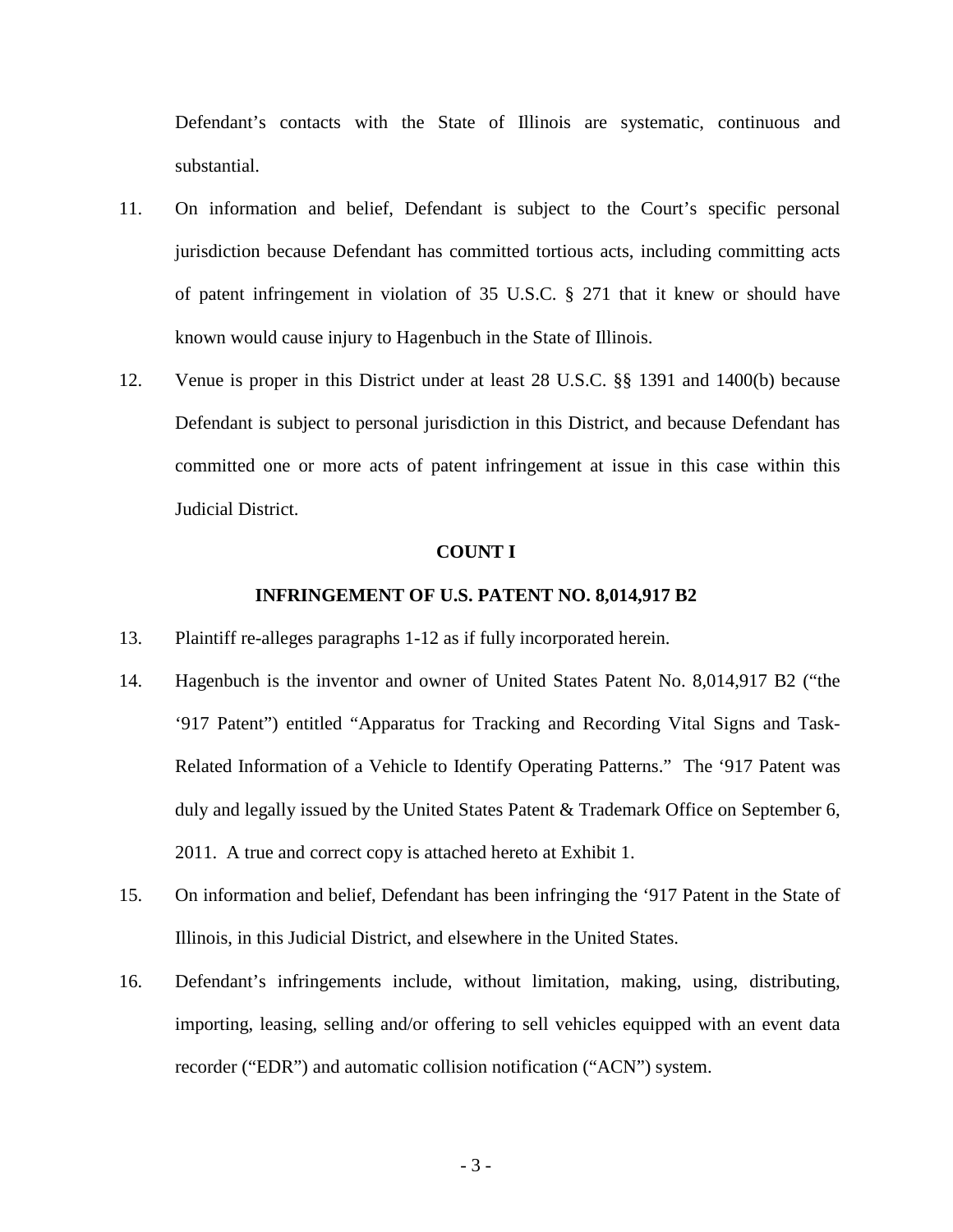- 17. For purposes of illustration, and not limitation, an example of Defendant's infringing vehicles is the 2012 Toyota Camry HV, the manual for which states that "[t]his vehicle is equipped with an event data recorder (EDR)," which is designed to record "in certain crash or near crash-like situations," *inter alia*, "[w]hether or not the driver and passenger safety belts were buckled," "[h]ow far (if at all) the driver was depressing the accelerator and/or brake pedal," and "[h]ow fast the vehicle was traveling."
- 18. In addition, the 2012 Toyota Camry HV is marketed by Defendant as having the option of the "Safety Connect" system, which "is designed to send an emergency call to the response center, notifying them of the vehicle's location" in the event that "the SRS airbags deploy or in the event of a severe rear-end collision…."
- 19. Under Title 49 of the Code of Federal Regulations, Section 563.1 *et seq*., "specifies uniform, national requirements for vehicles equipped with event data recorders (EDRs) concerning the collection, storage, and retrievability of onboard motor vehicle crash event data" (hereinafter, "EDR Regulations"). 49 C.F.R. § 563.1.
- 20. The EDR Regulations apply "to the following vehicles manufactured on or after September 1, 2012, if they are equipped with an event data recorder: passenger cars, multipurpose passenger vehicles, trucks, and buses with a GVWR of 3,855 kg (8,500 pounds) or less and an unloaded vehicle weight of 2,495 kg (5,500 pounds) or less, except for walk-in van-type trucks or vehicles designed to be sold exclusively to the U.S. Postal Service." 49 C.F.R. § 563.3.
- 21. Pursuant to the EDR Regulations, vehicles subject to those regulations must "record" for a period of time preceding detection of a crash, *inter alia*, vehicle speed, throttle position, on/off service brake status and safety belt status. 49 C.F.R. § 563.7(a).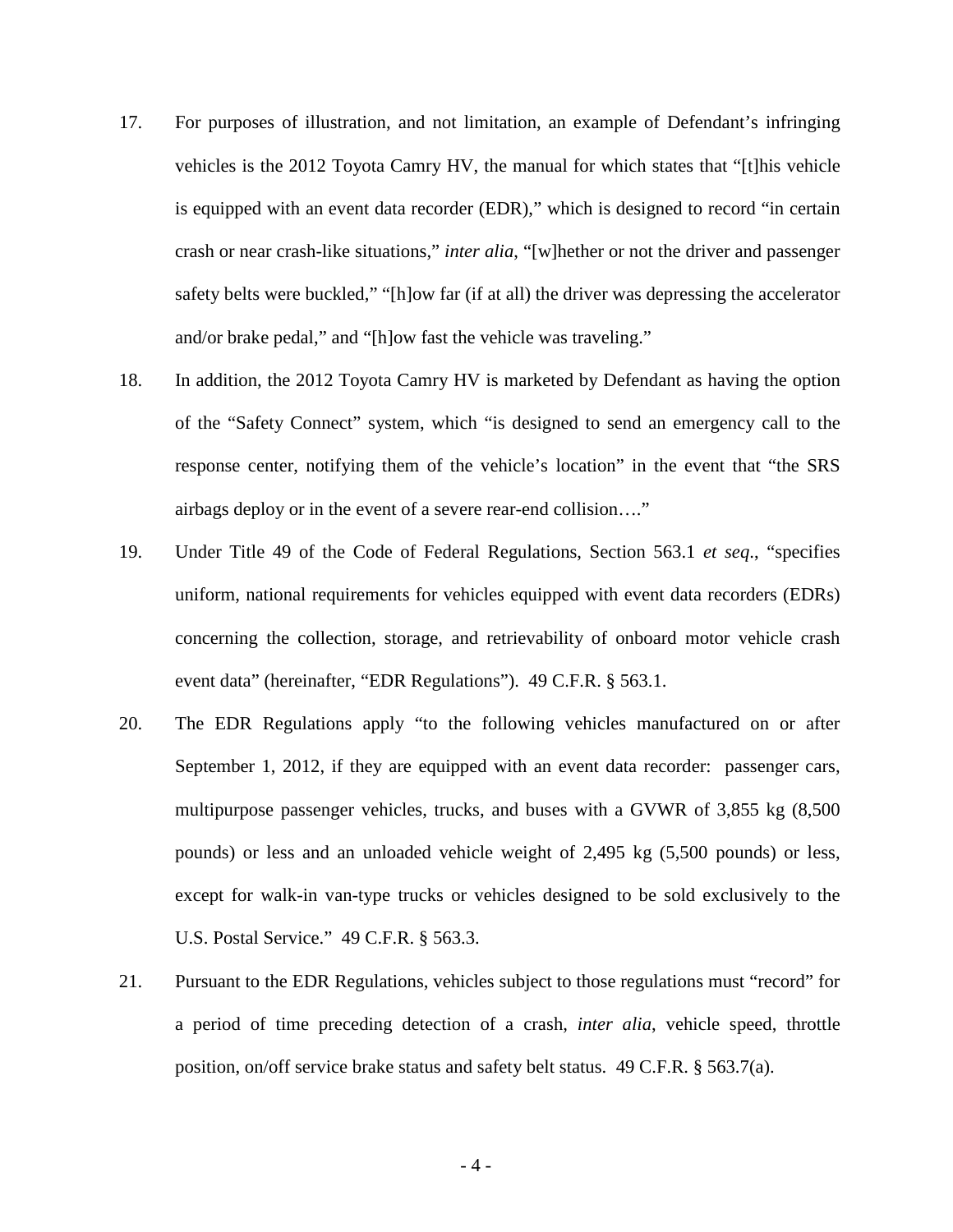- 22. Pursuant to the EDR Regulations, vehicles subject to those regulations must "record" for a period of time following detection of a crash, *inter alia*, "Delta-V, longitudinal." 49 C.F.R. § 563.7(a). The term "Delta-V, longitudinal means the cumulative change in velocity, as recorded by the EDR of the vehicle, along the longitudinal axis…." *Id*. at § 563.5.
- 23. Pursuant to the EDR Regulations, the term "[r]ecord means the process of saving captured EDR data into a non-volatile device for subsequent retrieval," while the term "[c]apture means the process of buffering EDR data in a temporary, volatile storage medium where it is continuously updated at regular time intervals." 49 C.F.R. § 563.5(b).
- 24. On information and belief, all of Defendant's passenger vehicles imported into, or sold in, the United States are compliant with the EDR Regulations.
- 25. In view of the foregoing, and based on other information and belief, all of Defendant's passenger vehicles that are equipped with an EDR and ACN system, and that were manufactured after September 1, 2012, are covered by at least claim 26 of the '917 patent.
- 26. On information and belief, all of Defendant's passenger vehicles that record how far (if at all) the driver was depressing brake pedal also are covered by at least claim 9 of the '917 patent.
- 27. Defendant is thus liable for infringement of the '917 Patent pursuant to 35 U.S.C. § 271.
- 28. As a direct and proximate result of Defendant's infringing conduct, Defendant should be held liable to Hagenbuch in an amount that adequately compensates Hagenbuch for its infringement, which, by law, can be no less than a reasonable royalty.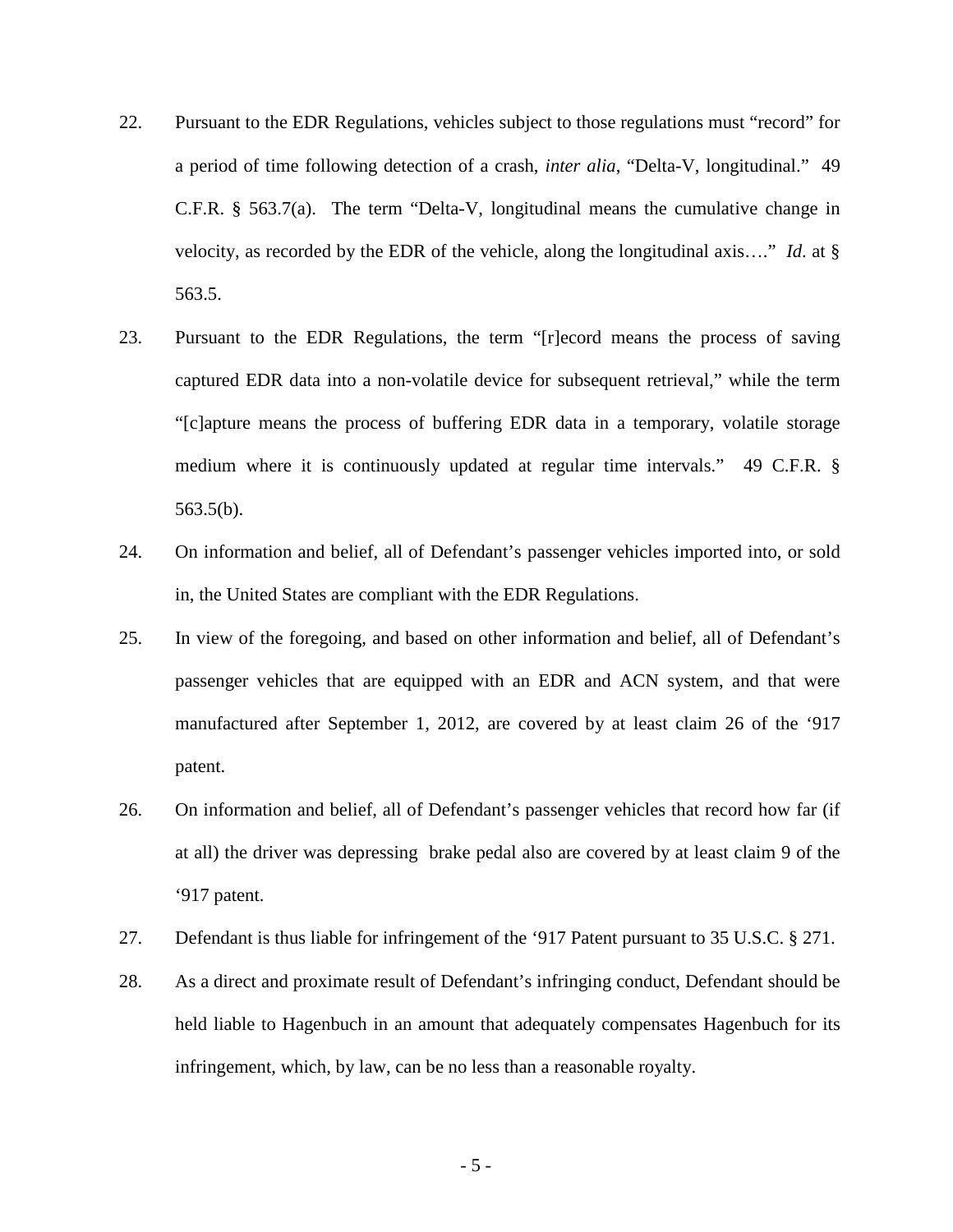- 29. On information and belief, Defendant has had knowledge that Hagenbuch owns patents relevant to compliance with the EDR Regulations since on or around August 17, 2010.
- 30. On information and belief, Defendant has had knowledge of the application for the '917 Patent (application serial no. 12/727,537, published Nov. 11, 2010) since on or around March 10, 2011.
- 31. On information and belief, Defendant has had knowledge of the allowed claims for the '917 Patent since on or around July 25, 2011.
- 32. On information and belief, Defendant has had knowledge of the '917 Patent since on or around its date of issuance on September 6, 2011.
- 33. On information and belief, on or around July 31, 2013, Defendant's parent company, Toyota Motor Corporation ("TMC") filed with the United States Patent & Trademark Office a document entitled "Petition for *Inter Partes* Review of U.S. Patent No. 8,014,917 under 35 U.S.C. § 312 and 37 C.F.R. § 42.104" ("TMC's Petition"). TMC's Petition does not allege invalidity of claims 9 or 26 of the '917 Patent.
- 34. On information and belief, Defendant's infringement of the '917 Patent has been and continues to be willful, because, *inter alia*, its infringement is clear and, at a minimum, such continued infringement would necessarily be an objectively reckless act.

### **COUNT II**

### **INFRINGEMENT OF U.S. PATENT NO. 8,532,867 B1**

- 35. Plaintiff re-alleges paragraphs 1-34 as if fully incorporated herein.
- 36. Hagenbuch is the inventor and owner of United States Patent No. 8,532,867 ("the '867 Patent") entitled "Apparatus for Tracking and Recording Vital Signs and Task-Related Information of a Vehicle to Identify Operating Patterns." The '867 Patent was duly and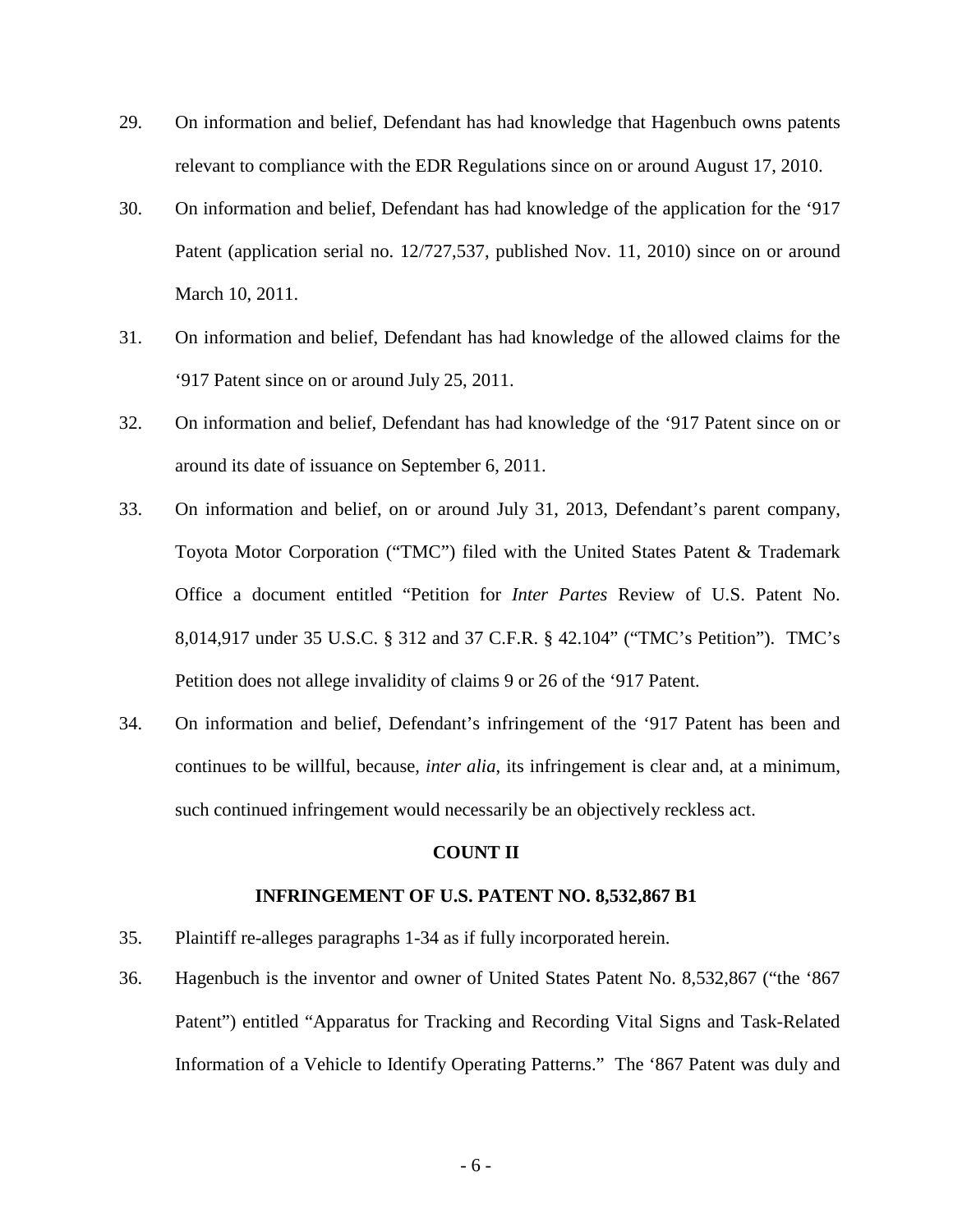legally issued by the United States Patent & Trademark Office on September 10, 2013. A true and correct copy is attached hereto at Exhibit 2.

- 37. On information and belief, Defendant has been and now is infringing the '867 Patent in the State of Illinois, in this judicial district, and elsewhere in the United States.
- 38. Defendant's infringements include, without limitation, making, using, distributing, importing, leasing, selling and/or offering to sell vehicles equipped with an EDR and ACN system.
- 39. In view of the foregoing, including allegations set forth in Count I, and based on other information and belief, all of Defendant's passenger vehicles that are equipped with an EDR and ACN system, and that were manufactured after September 1, 2012, are covered by at least claim 15 of the '867 patent.
- 40. Defendant is thus liable for infringement of the '867 Patent pursuant to 35 U.S.C. § 271.
- 41. As a direct and proximate result of Defendant's infringing conduct, Defendant should be held liable to Hagenbuch in an amount that adequately compensates Hagenbuch for its infringement, which, by law, can be no less than a reasonable royalty.
- 42. On information and belief, Defendant has had knowledge of the application for the '867 Patent (application serial no. 13/864,090) since on or around June 4, 2013.
- 43. On information and belief, Defendant has had knowledge of the '867 Patent since on or around its date of issuance on September 10, 2013.
- 44. On information and belief, Defendant's infringement of the '867 Patent has been and continues to be willful, because, *inter alia*, its infringement is clear and, at a minimum, such continued infringement would necessarily be an objectively reckless act.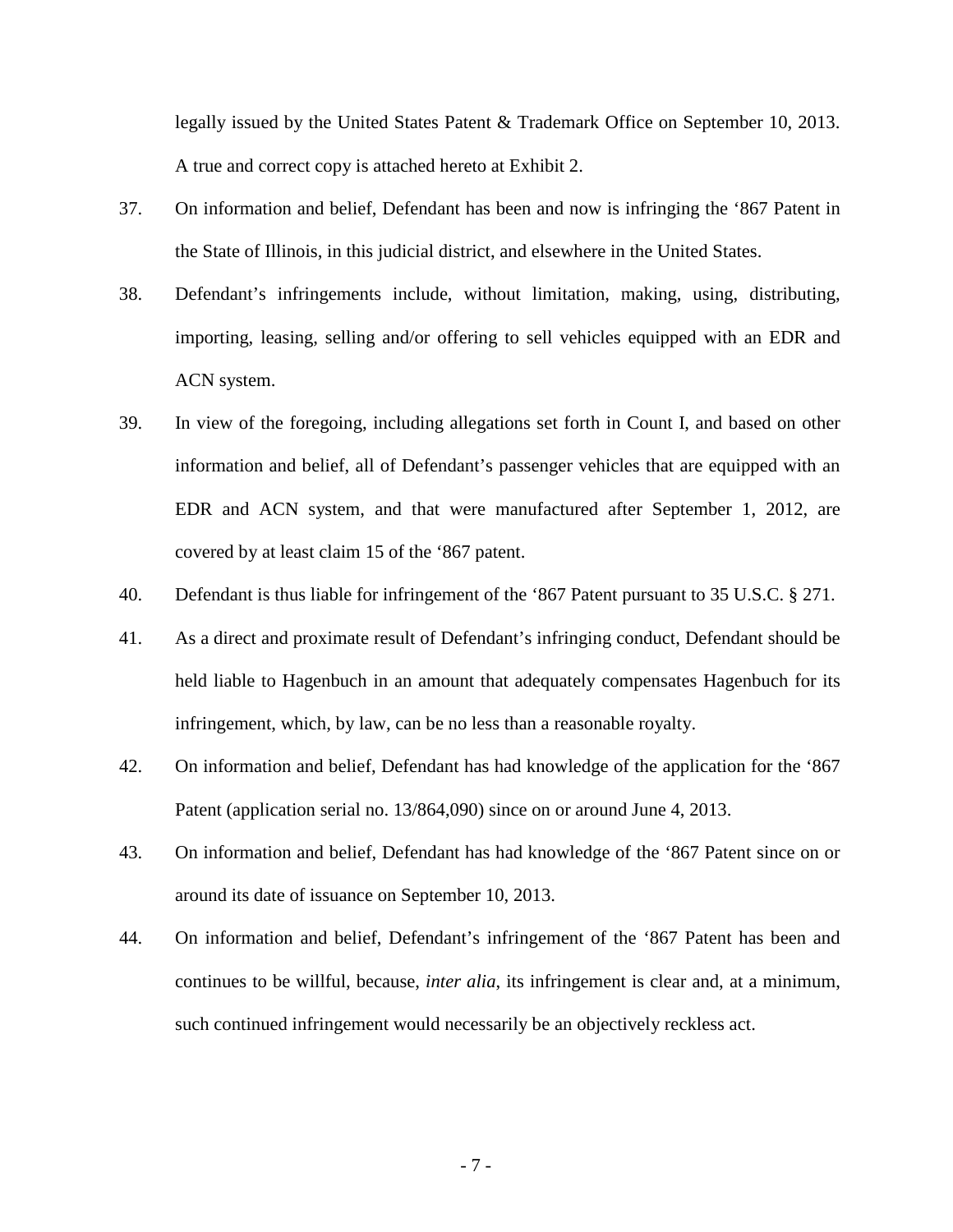## **PRAYER FOR RELIEF**

WHEREFORE, Plaintiff Hagenbuch respectfully requests that this Court enter:

- a. A judgment in favor of Hagenbuch declaring Defendant has infringed the '917 and '867 Patents;
- b. A judgment that the Defendant's infringement of the '917 and '867 Patents is and has been willful;
- c. A permanent injunction enjoining Defendant, and its officers, directors, agents, servants, affiliates, employees, divisions, branches, subsidiaries, parents, and all others acting in active concert therewith from direct and/or indirect infringement of the '917 and '867 Patents;
- d. A judgment and order requiring Defendant to pay Hagenbuch his damages, costs, expenses, and prejudgment and post-judgment interest for Defendant's infringement of the '917 and '867 Patents as provided under 35 U.S.C. § 284;
- e. An award to Hagenbuch for enhanced damages as provided under 35 U.S.C. § 284;
- f. A judgment and order finding that this is an exceptional case within the meaning of 35 U.S.C. § 285 and awarding to Hagenbuch his reasonable attorneys' fees; and
- g. Any and all other relief to which Hagenbuch may show himself to be entitled.